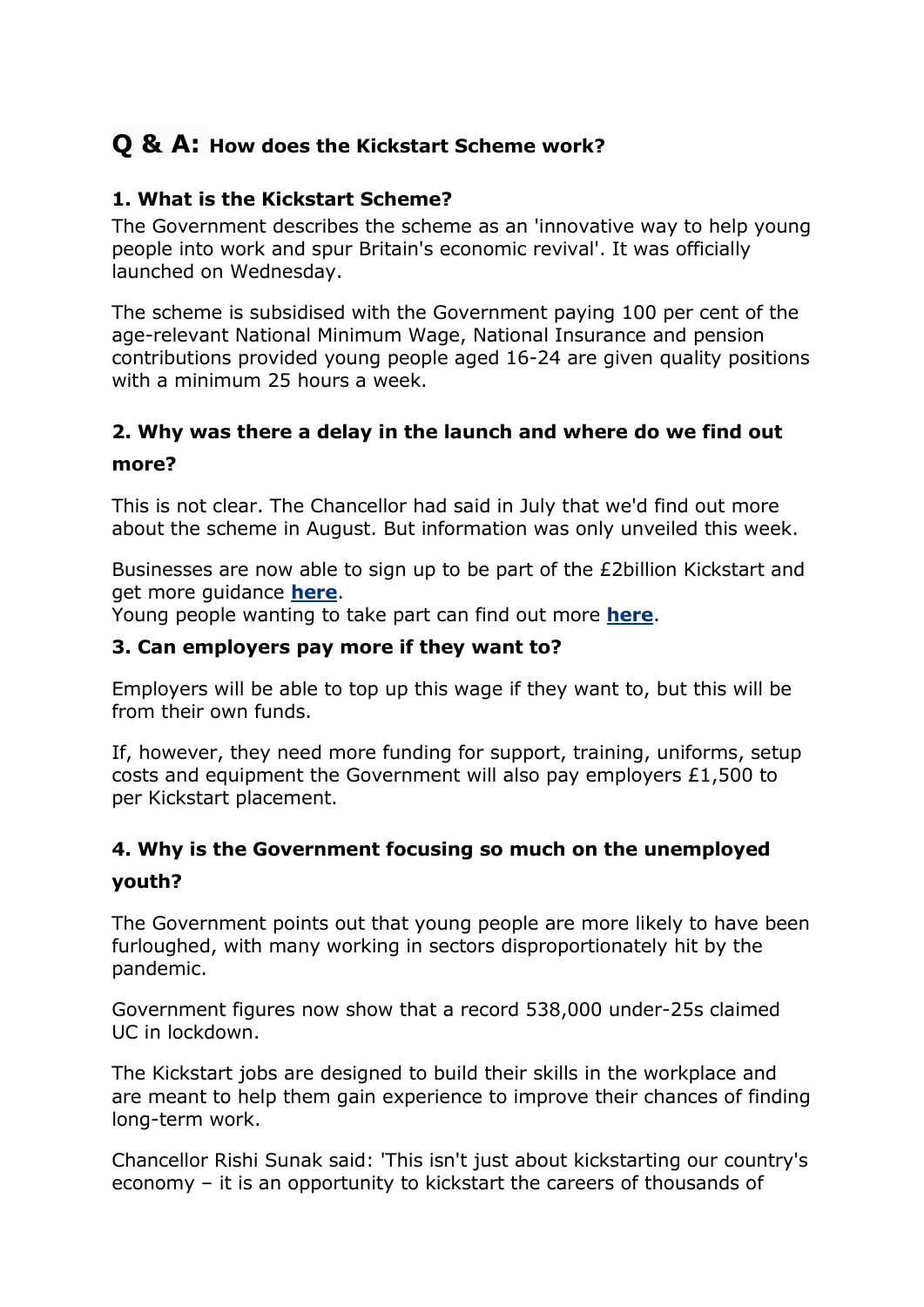young people who could otherwise be left behind as a result of the pandemic.

'The scheme will open the door to a brighter future for a new generation and ensure the UK bounces back stronger as a country.'

# **6. Why can't businesses advertise the roles and find their own ideal candidates?**

This was not initially made clear so many companies started advertising Kickstart roles on online platforms like LinkedIn and Totaljobs.

But last month DWP warned companies not to advertise the roles, after This is Money brought the listings to light.

The DWP said: 'Young people will be referred into the new roles through their Jobcentre Plus work coach with the first Kickstarts expected to begin at the start of November.'

Companies will still have to supply a job description. The DWP said: 'Once the application is approved, we will need detailed job descriptions to ensure we are identifying the right young people for the job.'

### **7. How long will Kickstart go on for?**

It will be delivered by the DWP and will initially be open until December 2021, with the option of being extended.

#### **8. How much will the government spend on admin costs?**

The DWP said: 'We will provide funding to representative bodies of £300 for each person starting a Kickstart job to cover the administrative costs.'

### **9. Is there a limit on the number of Kickstart jobs?**

No. Secretary of State for Work and Pensions, Therese Coffey, said: 'As we launch our £2billion Kickstart programme, putting young people at the heart of our revival - we are urging businesses to get involved in this innovative scheme and take advantage of the enormous pool of potential out there.

'There is no limit on the number of opportunities we'll open up through Kickstart and we'll fund each one for six months as part of Our Plan for Jobs to create, support and protect jobs.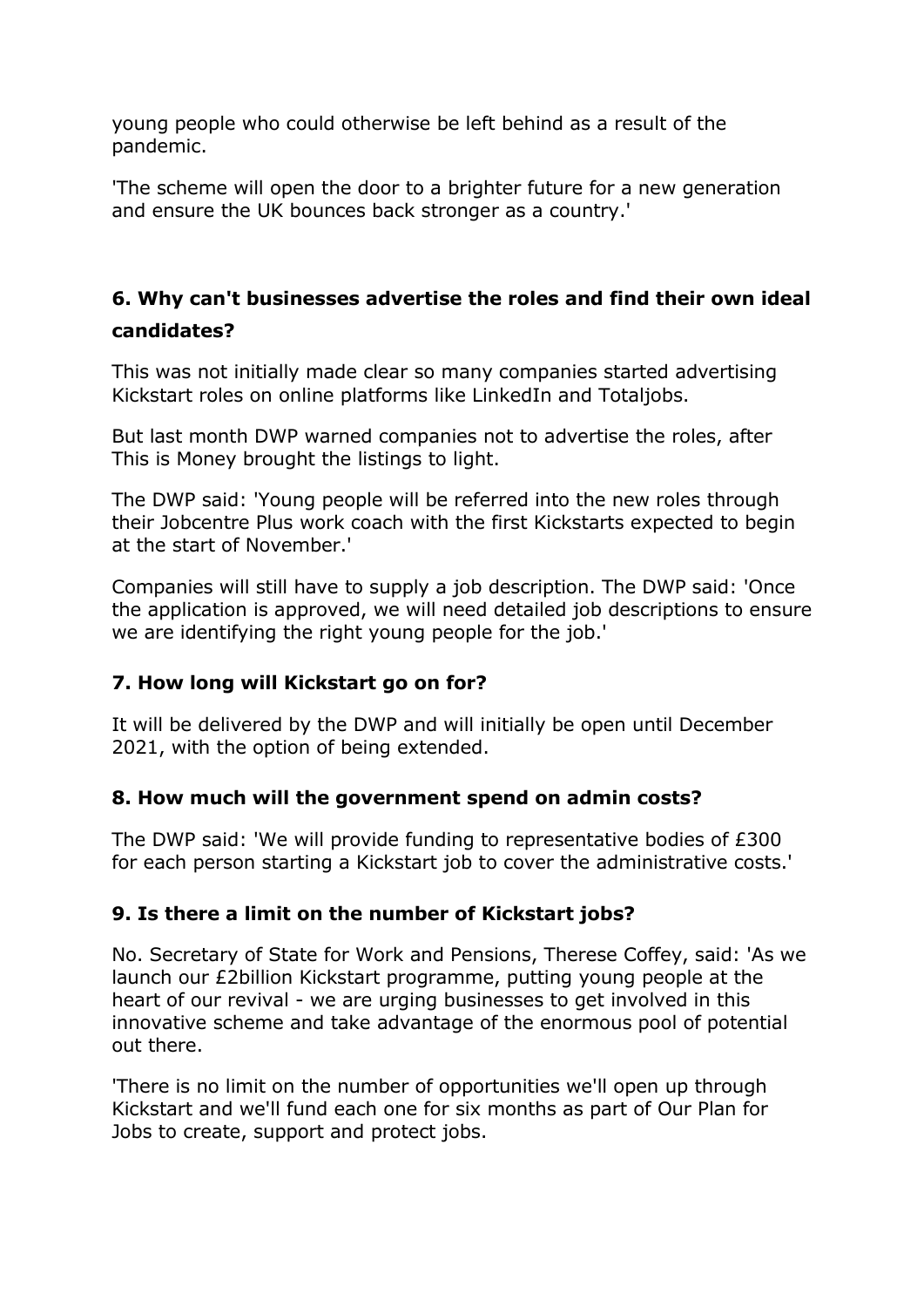# **10. Has the Government ever introduced something like this before?**

The Labour Party government introduced a similar scheme more than a decade ago.

Its Future Jobs Fund was introduced in October 2009 to support the creation of subsidised jobs for unemployed young people. It was aimed at 18-24 year olds in receipt of Job Seeker's Allowance.

# **11. Do you have to employ Kickstarters after the 6 months?**

No. There's no requirement to employ them after 6 months.

Though I'm sure you'd be able to offer permanent roles to them should you wish.

However, the main goal of these placement is to give young people skills to make them fundamentally more employable in the long term. The Government published material references things like CV writing skills, interview skills and timekeeping. Though any other valuable skills that could be provided would, of course, be welcome.

### **12. Who does the Government pay?**

The Government is going to pay the employer directly to the tune of a minimum wage, National Insurance Contributions and Pension Contributions for 25 hours per week.

Bear in mind that the Kickstarters will all be aged 16 to 24 and as such the minimum wage varies.

# **13. What do employers have to offer?**

There is no formal documentation on this within the Government guidance – no explicit list that is to say. But placements of this nature aren't intended just as free labour, of course.

You should be offering training, real work experience and helping these young people to build their professional skills.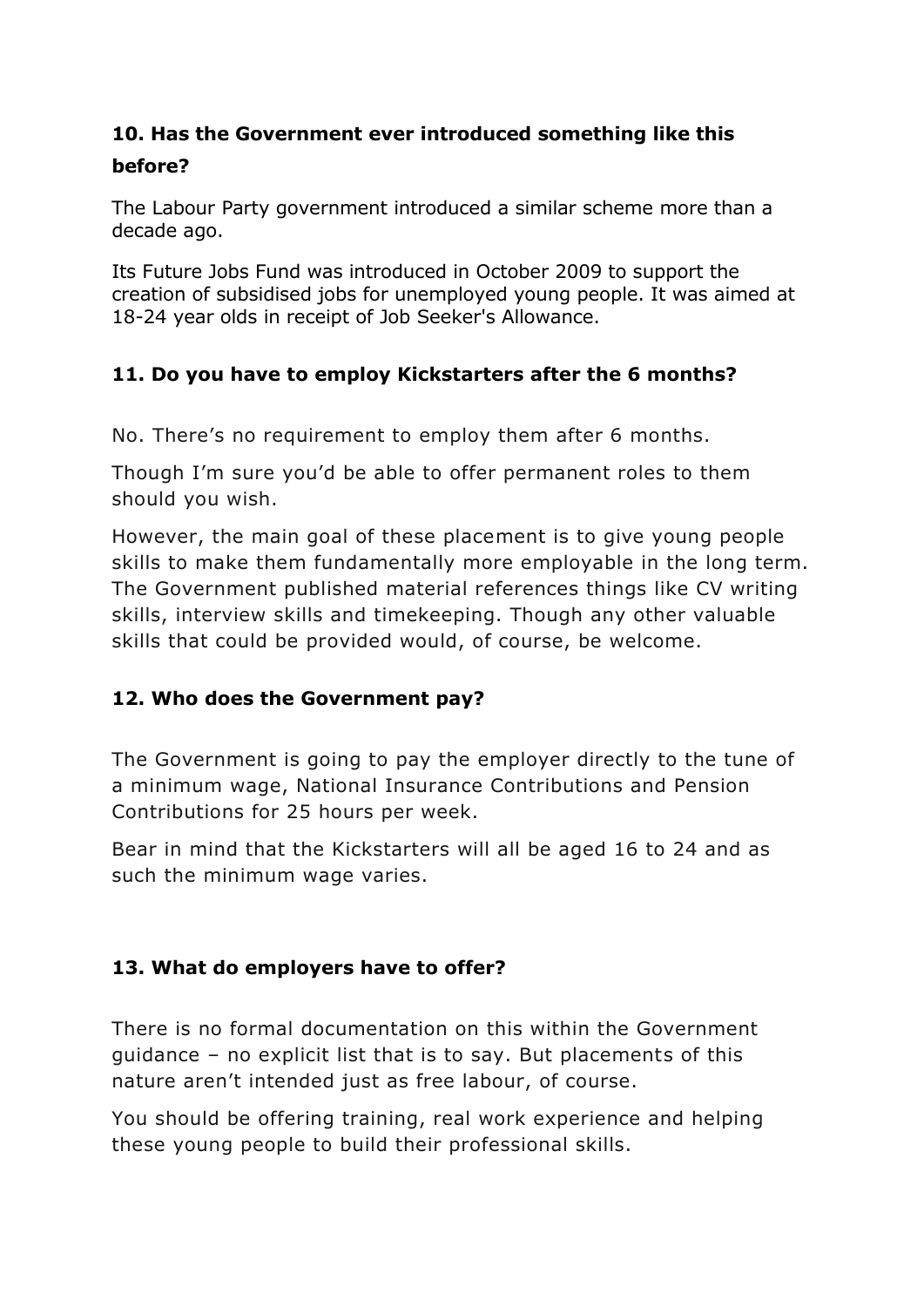The guidance suggests that employers should offer "employability support." But I imagine different businesses can interpret that in different ways.

The guidance says:

*"DWP may contact you or the young person during the job placement to check what employability support has been offered. This is to make sure the young person has the best experience from the scheme."*

# **14. Are there any negatives?**

Yes, of course. Given the people this scheme is designed to helped are all likely to be new to the workforce (possibly just out of school, college or university), they're not likely to have much work experience.

Don't forget to consider just how much time and resource you'll need to put into mentoring, training and supporting this individual.

So do weigh up carefully if this is something that's right for your business and have a clear idea from the outset as to what skills you can equip them with.

# **15. Are all 16 to 24 year olds on Universal Credit eligible?**

The Chancellor said this is for 16 to 24 year olds on Universal Credit "at risk of long term unemployment." It isn't yet clear whether that means all 16 to 24 year olds on Universal Credit or whether other criteria will apply.

The material available thus far is aimed at employers rather than the prospective Kickstart employees. It does say the grant will only be paid if you hire someone referred to you as part of the scheme (so you can't just go handpicking your own Universal Credit recipients). But there's no confirmed information about whether all recipients will be eligible.

# **16. Can you interview prospective Kickstarters?**